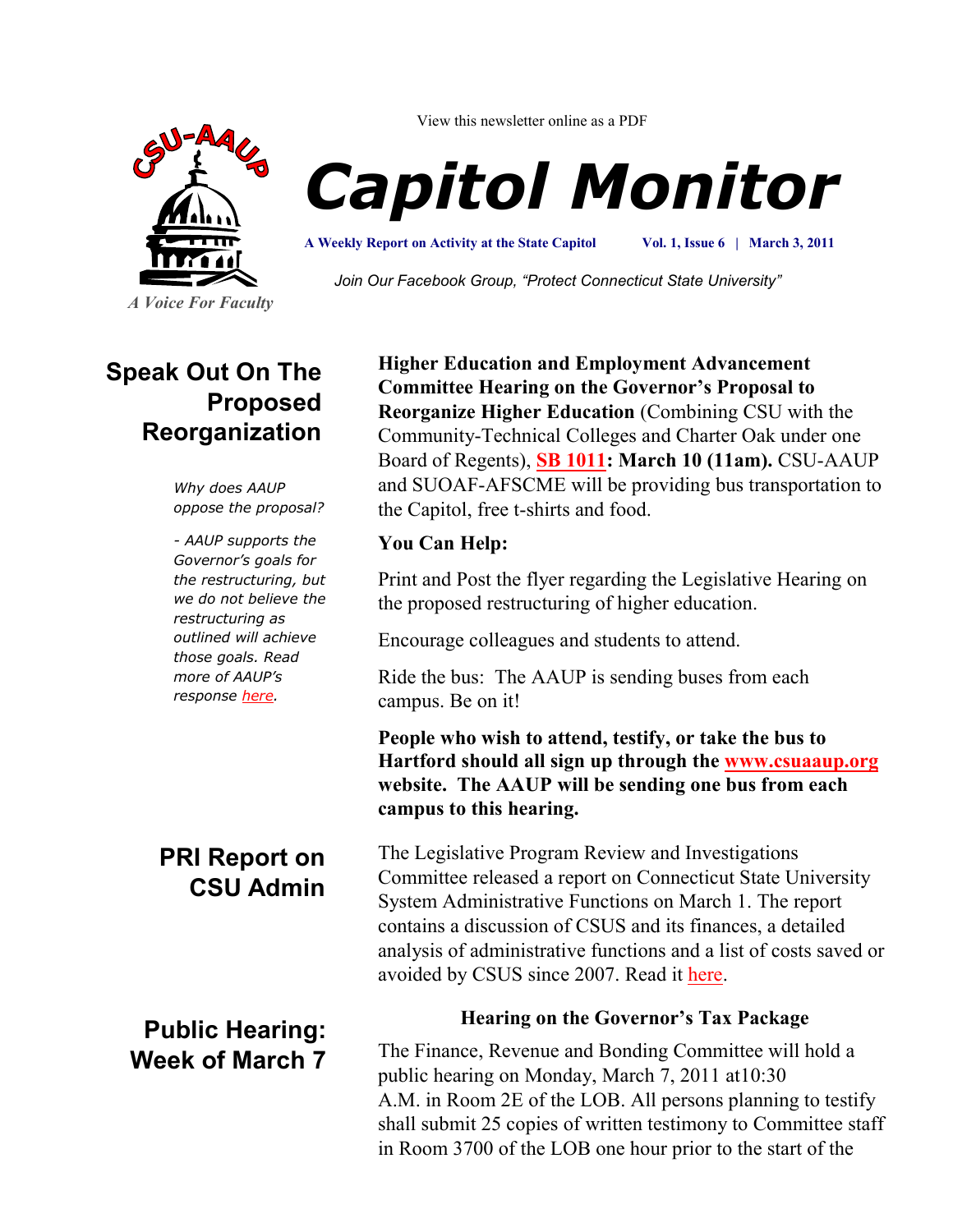hearing. Please submit a PDF or Word version of written testimony to [finance@cga.ct.gov](mailto:finance@cga.ct.gov) by noon on Friday, March 4 2011. The public portion will begin at 11:30 A.M.

H.B. No. 6387 AN ACT CONCERNING PERSONAL PROPERTY TAX EXEMPTIONS.

H.B. No. 6388 AN ACT IMPLEMENTING THE GOVERNOR'S BUDGET RECOMMENDATIONS CONCERNING THE OFFICE OF POLICY AND MANAGEMENT.

S.B. No. 1004 AN ACT CONCERNING THE AUTHORIZATION OF SPECIAL TAX OBLIGATION BONDS OF THE STATE FOR CERTAIN TRANSPORTATION PURPOSES.

S.B. No. 1005 AN ACT CONCERNING THE AUTHORIZATION OF BONDS OF THE STATE FOR CAPITAL RESURFACING AND RELATED RECONSTRUCTION PROJECTS.

S.B. No. 1006 AN ACT INCREASING CERTAIN BOND AUTHORIZATIONS FOR CAPITAL IMPROVEMENTS.

**S.B. No. 1007 AN ACT CONCERNING THE GOVERNOR'S RECOMMENDATIONS ON REVENUE.**

S.B. No. 1008 AN ACT AUTHORIZING BONDS OF THE STATE FOR CAPITAL IMPROVEMENTS AND OTHER PURPOSES.

**Appropriations Committee Hearing**

Over three hundred students, faculty, and staff attended the Appropriations Hearing on February 28 to oppose the budget cuts to CSU.

Watch CSU Students & Faculty Testify at the Appropriations **[Hearing](http://www.csuaaup.org/?page_id=1141)** 

Read the [article](http://www.courant.com/news/education/hc-students-protest-hearing-0301-20110228,0,4050455.story) in the *Hartford Courant*